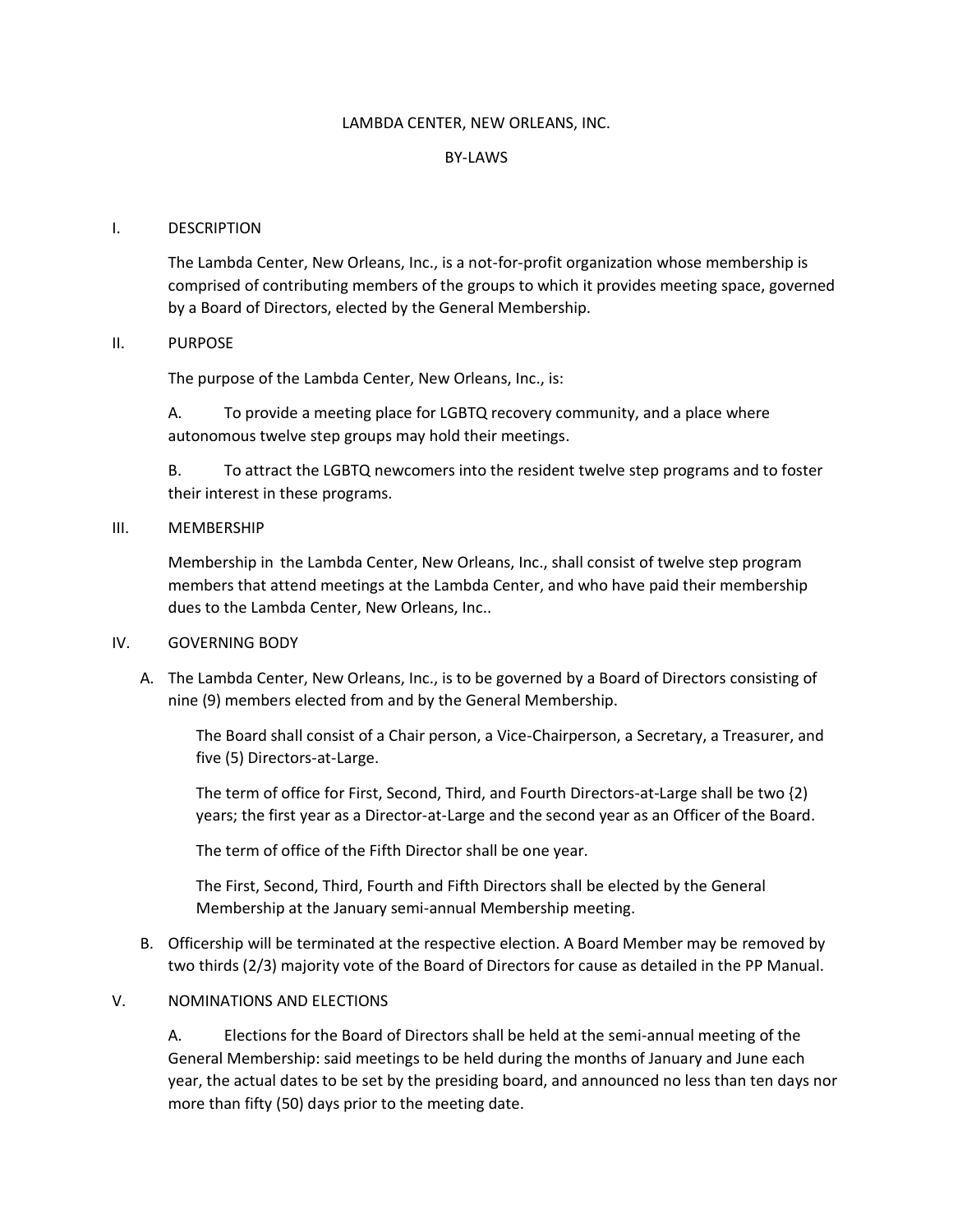B. The Four Officers of the Board of Directors are to be elected by the General Membership at the semi-annual meeting in January. The term of office for each member of the board, with the exception of the Fifth Director, shall be two years. The first year elected, the member will serve as a director at large, and the second year, the member will serve as an officer. One year must elapse following the expiration of their two-year term before a person is eligible to serve on the Board again.

C. The Fifth Director-at-Large is to be elected, at the semi-annual meeting January, and the term of office will be twelve (12) months. This Director will be eligible for election as an officer or Director-at-Large at the end of each twelve (12) month period.

D. Nominations for open positions on the Board of Directors must be submitted to the Board of Directors prior to the election during the period stated in the announcement of vacancy. The presiding board will post the nominations in a timely manner.

1. The requirement for nomination is that the nominee be a currently paid Member of the Lambda Center, New Orleans, Inc., with a minimum of three (3) consecutive months paid membership to the Lambda Center, New Orleans, Inc..

2. Nominations may be submitted by any two (2) eligible members of the Lambda Center, New Orleans, Inc. Eligible members are those whose dues have been paid for at least three (3) consecutive months, prior to the opening of nominations.

3. Nominations from the floor during the election meeting are permissible, provided the nominee is present and has indicated a willingness to accept nomination. Nominations from the floor require a motion and second, in accordance with Robert's Rules of Order.

4. In the event an elected Member of the Board of Directors resigns, retires, or a vacancy is created for any reason whatever, the Chairperson of the Board shall call a special meeting of the General Membership for the purpose of electing a replacement(s) for the vacated position(s) in accordance with requirements. Temporary appointments to fill any vacancy may be made by the Chairperson of the Board of Directors pending Special Election, which shall be called within ninety (90) days of creation of said appointment.

5. Eligible members of the Lambda Center, New Orleans, Inc., shall be those members who have paid their dues continuously for a minimum of three (3) consecutive months excluding the month in which the election is held. It shall be the responsibility of the Treasurer of the Board of Directors to maintain a current list of all eligible members and to certify members for voting privileges.

6. All elections shall be in accordance with Robert's Rules of Order and positions on the Board determined by a majority vote of the membership present, including proxy votes certified by the Treasurer of the Board of Directors.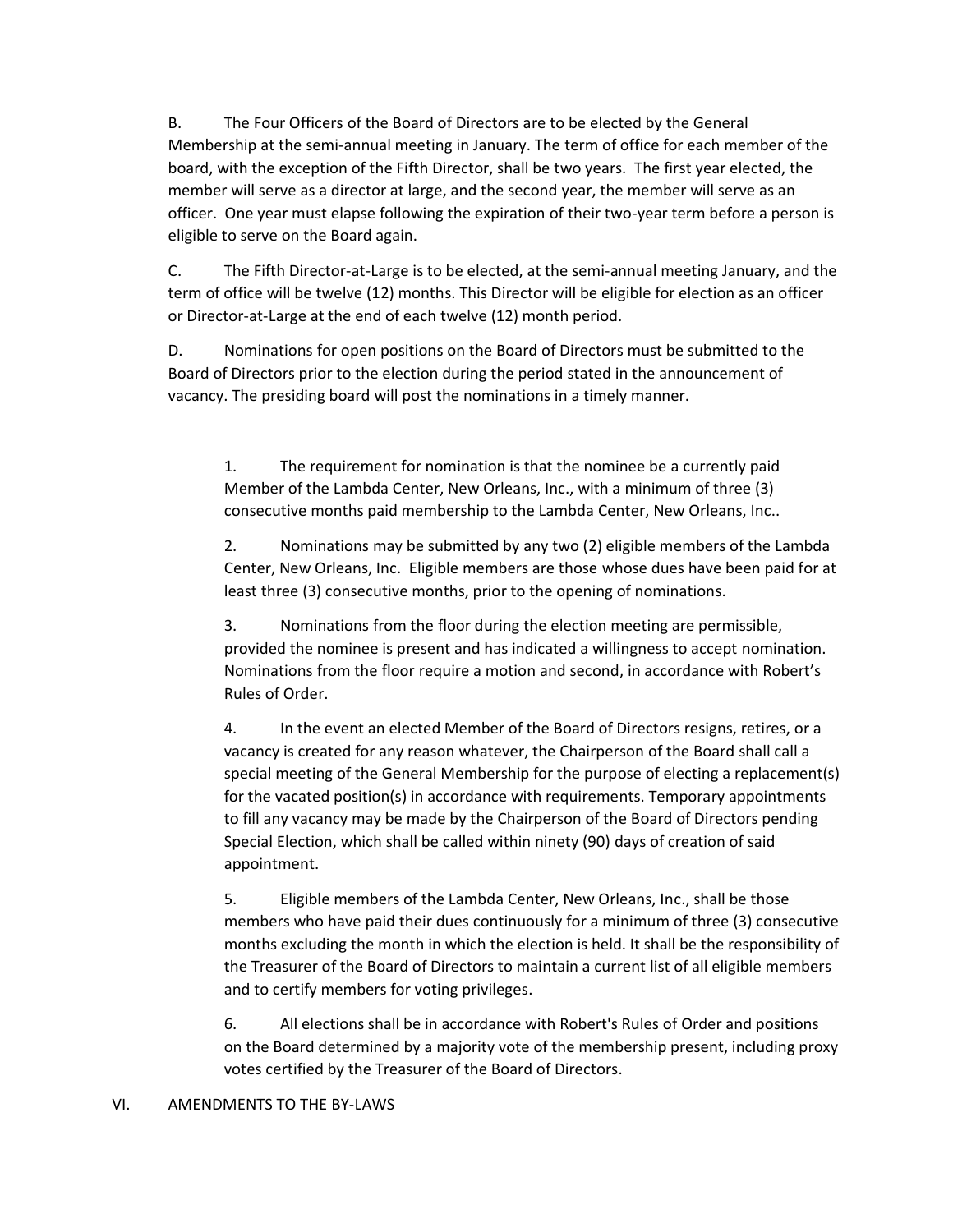The By-Laws may be amended by as required to be consistent with the operation of the Lambda Center, New Orleans, Inc., as defined in our purpose. The following procedure will be followed to amend the By-Laws:

A. The portion(s) to be amended or changed shall be brought up for discussion at a regular Board Meeting. After adequate preliminary discussion, the Chairperson shall then appoint a committee of three (3) Members of the Board, with the approval of those Board Members present, to draft any changes that fall in line with the discussion(s) which had been held.

B. The drafted form of the amendment will be discussed at the following months meeting of the Board, and a finalized form of amendment(s) will be drawn up.

C. The finalized form of the amendment(s) will then be presented at the following monthly meeting of the Board, and a vote will be taken to present the proposed amendment(s) to the General Membership for approval.

D. The proposed amendment(s) to the By-Laws will be added to the agenda for the General Membership only with a two-thirds (66 percent) approval of the Board of Directors. The amendment(s) will be presented to the General Membership in the same form as was presented to the Board at its final reading, Article VI, C, above. A vote of the General Membership will be taken and will be considered affirmative if more than fifty (50) percent of the members present (in person or in proxy) at the meeting vote affirmatively. Otherwise, the proposed amendment(s) shall be considered dead.

E. Amendments to the By-Laws may be proposed at any time by any eligible voting members, in good standing, by submitting such proposed amendment(s) to the Board, in writing with the signatures of twenty (20) percent of the eligible voting members. The Board of Directors shall then be obligated to follow the procedures outlined above, Articles VI, A through D, and take the necessary action as therein provided. If a two-thirds (66 percent) majority of the Board of Directors does not agree to the proposed amendment(s), the proposed amendment(s) must then be presented to the General Membership at the semi-annual meeting for further discussion.

# VII. BOARD MEETINGS

A. The Board of Directors shall meet at least once each month, with the designated monthly meeting being held within the first twenty-one (21) days of each month; except that the first meeting of each new Board of Directors shall be held within ten (10) days after the election. At least ten (10) day notice will be given each Member of the Board as to the meeting place, time, and date for each regular Board meeting.

B. All members of the Board should be present at all meetings. Failure to be present at two (2) consecutive meetings without due cause may constitute grounds for removal.

C. Special meetings of the Board may be called by the Chairperson at any time; all Board members must be given at least three (3) day notice of such meetings. Should the Chairperson be absent or unable to call a meeting, a special meeting may be called by a minimum of three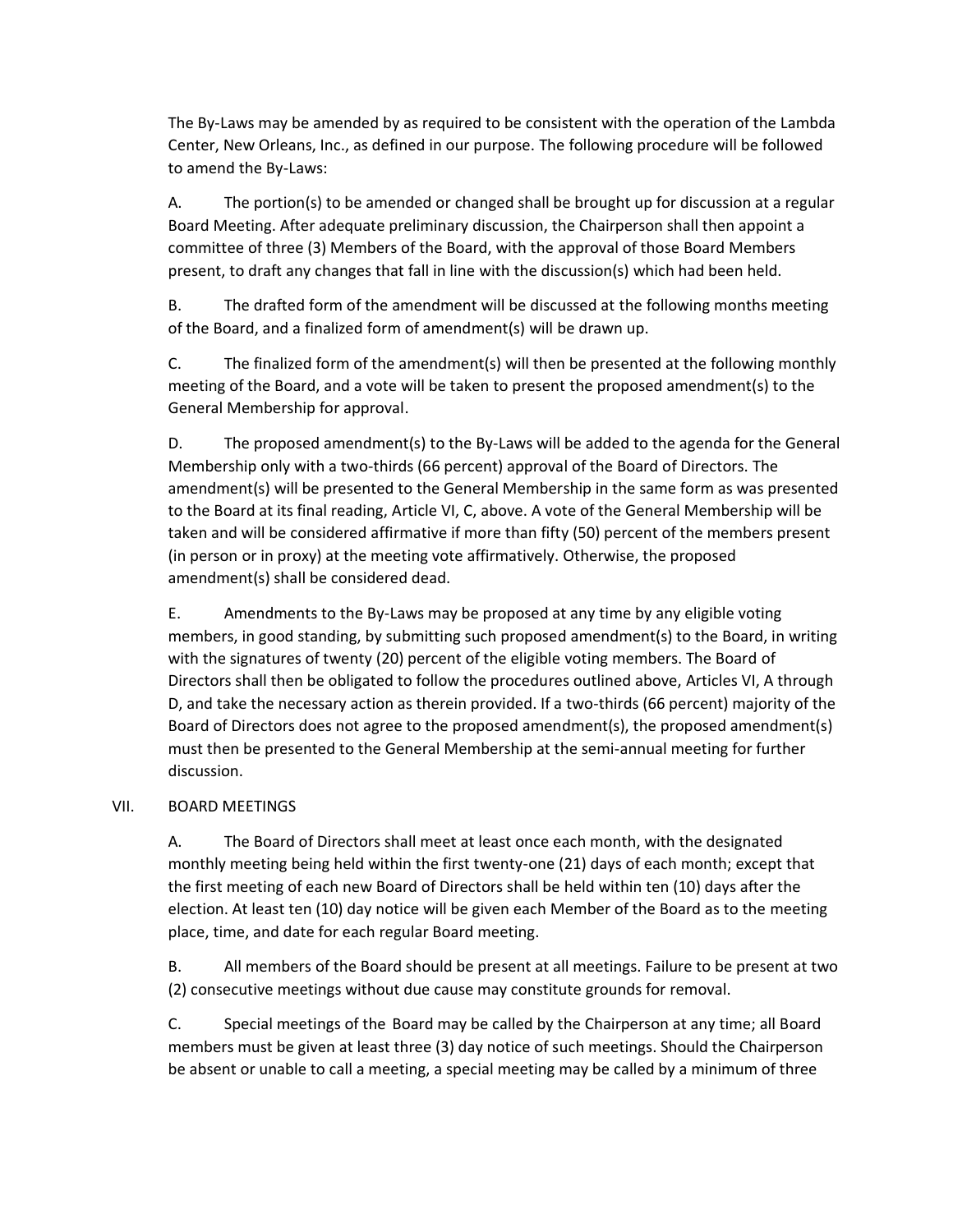(3) Board Members. A quorum for any special meeting will be no less than six (6) Board Members present in person and/or digitally, excluding proxies.

D. Roberts Rules of Parliamentary Procedure will he used as a guide for conducting Board Meetings, and a copy of same shall be available at each Board Meeting.

E. A quorum of six (6) Board Members is the minimum number of board members that must be present at any of its meetings to vote and to make the proceedings of that meeting valid.

F. A non-voting representative of each autonomous Group renting the Center's facilities is invited to attend the meetings of the monthly Board of Directors to make known the individual Group's conscience on any matters pertaining to the Center.

# VIII. DUTIES OF THE BOARD OF DIRECTORS

- A. CHAIRPERSON: To preside over all meetings; to call special meetings; co-ordinate activities discussed by the Board; to call special elections; assure people are responsible for implementing actions taken by the Board; and to appoint chairpersons for special group functions. The Chairperson is an Ex-officio member of every committee and may attend in person or may delegate this responsibility to another Board Member. Chairperson will vote on matters before the Board only in the event of a tie.
- B. VICE-CHAIRPERSON: Preside over meetings in the absence of the Chairperson; direct all social functions held at the Lambda Center, New Orleans, Inc., handle all public relations items; serve on special committees as designated by the board; may vote on all actions taken by the Board, except when acting as temporary chairperson in the absence of same.
- C. TREASURER: Responsible for maintaining all necessary records concerning monies and pledges collected and disbursed; responsible for maintaining records of collections from the participating Groups; submit the monthly bank statement and financial report to the Board. Counting money and deposits, check book, copy of the bank statement. Annual Report to be filed with the· Secretary of state (or seek competent outside counsel to do so). Prepare annual tax returns and file with the IRS and Louisiana Department of Revenue & Taxation
- D. SECRETARY: Responsible for taking, keeping and distributing minutes of all meetings and elections; maintain official records of all of the Lambda Center, New Orleans, Inc., activities; handling any and all correspondence; mail notices of Board Meetings and General Membership Meetings and post all official notices on bulletin board; may vote on all action(s) taken by the Board.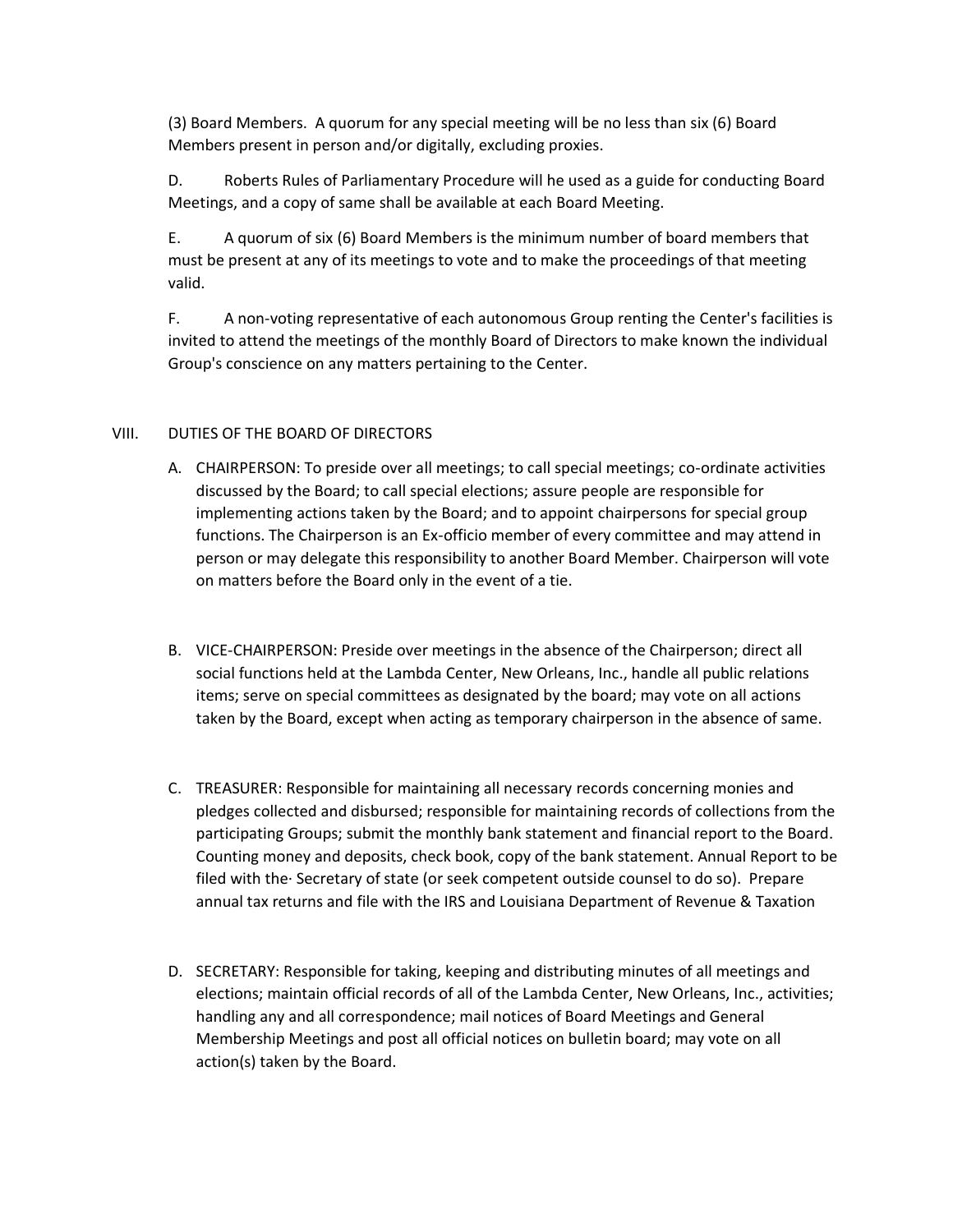- E. DIRECTORS-AT-LARGE: Attend all Board meetings, make recommendations for action regarding the Center; assist any and/or all of the officers when requested to do so; serve on special committees as designated by the Board; may vote on all actions taken by the Board.
	- 1. FIRST DIRECTOR AT LARGE (Chairperson of the future Board): in addition to the above noted duties, the First Director at Large who will serve as Chairperson of the future Board shall be responsible for membership. This shall include serving as liaison with the General Membership.
	- 2. SECOND DIRECTOR AT LARGE (Vice-Chairperson of the future Board): In addition to the above noted duties, the Second Director at Large who will serve as Vice-Chairperson of the future Board shall be responsible for assisting the Vice-Chairperson in all Lambda Center activities and approved functions.
	- 3. THIRD DIRECTOR AT LARGE (Treasurer of the future Board): In addition to the above noted duties, the Third Director at Large who will serve as Treasurer of the future Board shall be responsible for paying any and all debts incurred by the Center as directed by the Treasurer; responsible for liaison and coordination between the current Treasurer and the current (newly elected) Fifth Director at Large, and assist in the maintenance of the Center, the ordering of supplies and the repair of equipment.
	- 4. FOURTH DIRECTOR AT LARGE (Secretary of the future Board): In addition to the above noted duties, the Fourth Director at Large who will serve as secretary for the future Board shall be responsible for liaison and coordination of common interests to Lambda Center and outside organizations with Board approval.
	- 5. FIFTH DIRECTOR AT LARGE: In addition to the above noted duties, the Fifth Director at Large of the current board shall be responsible for maintenance of the Center; ordering of supplies; repair of equipment; maintenance of utilities; inventory of property, and supplies, and ensuring that all supplies and physical needs of the Center are in order and available for use by the Groups renting space at the Center.

# IX. POLICIES AND PROCEDURES MANUAL

- A. The Lambda Center, New Orleans, Inc. Policies and Procedures Manual (PPM) will document and maintain operating policies and procedures for the Lambda Center, New Orleans, Inc. The PPM is subordinate to the By-Laws. The PPM does not interpret or redefine content in the By-Laws.
- B. The purpose of the PPM is to document the Center's operating procedures and provide an accessible source for members and future Boards.
- C. The content of the PPM will include detailed descriptions of the Officer's duties, Financial procedures, administrative procedures, and general operating procedures.
- D. The PPM can be edited to reflect current operating procedures for the Center. The proposed edit(s) will be presented at the monthly Board meeting and documented in the Secretary's report. The proposed edit(s) will be added to the agenda of the following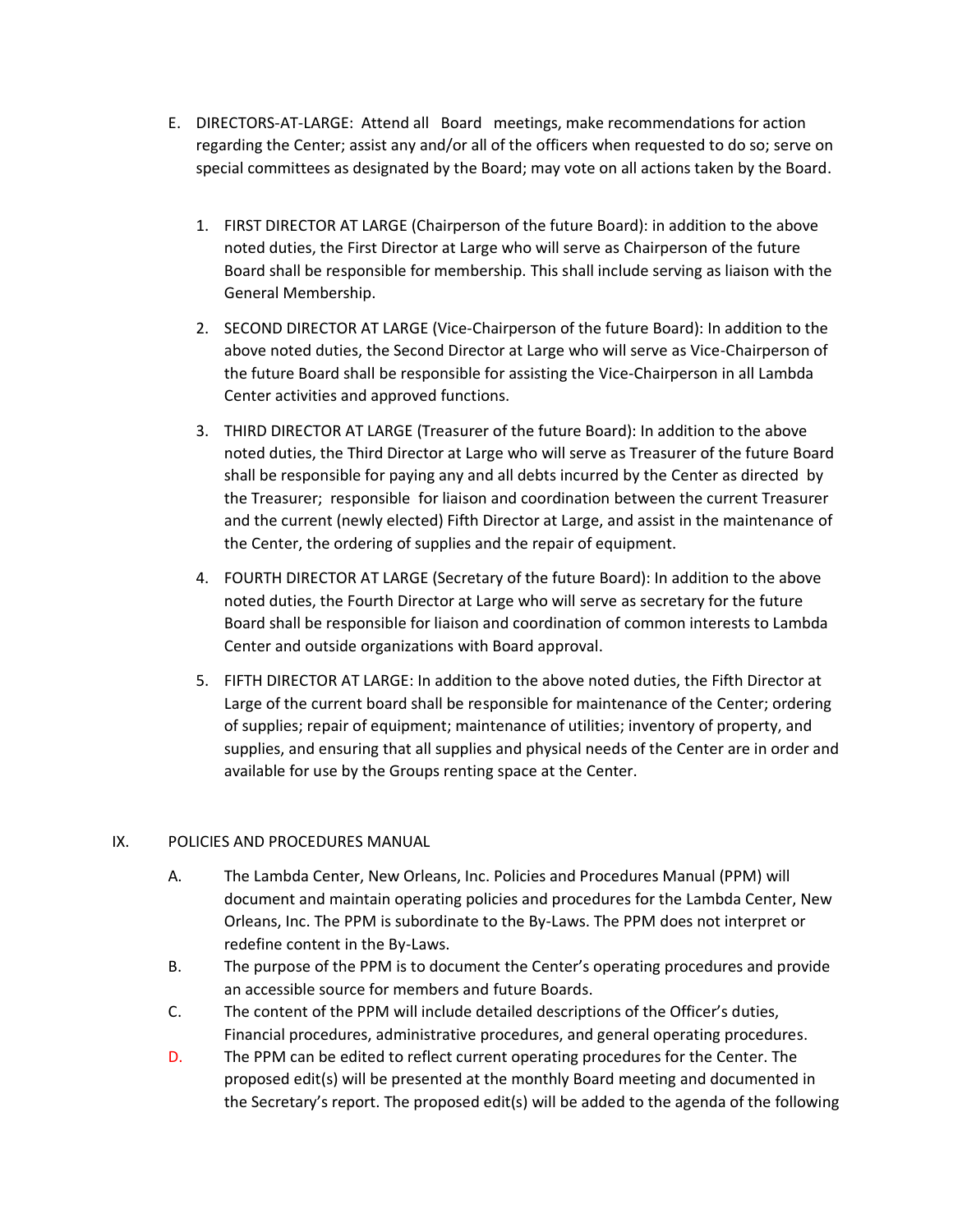Board meeting for a detailed discussion. A majority approval of the Board of Directors is required to implement changes to the PPM. Otherwise, the proposed edit(s) shall be considered dead. The changes will be documented in the Secretary's Report and in the relevant section of the PPM.

# X. FINANCIAL POLICIES

A. A portion of the donations received by all Groups utilizing the Lambda Center, New Orleans, Inc., as hereinafter stated, will go to the treasury of the Center. The Center will cover all required expenses for the operation of the facility including the payment of rent, maintenance of the facilities for meeting, supplies for meetings and building equipment, etc.. Each Group's cost for utilization of the Center will be seventy-five (75) percent of the donations collected at each meeting. The Lambda Center, New Orleans, Inc., may if it chooses, provide supplies for participating Group meetings.

B. A general checking account shall be maintained by Treasurer. The checking account will require two authorized signatures on each check. Signatories of said account shall be any Board Member or Officer so designated by the Board of Directors by majority vote.

C. A financial report must be given at each monthly meeting by the Treasurer, and as necessary at the request of the Chairperson of the Board at any time.

D. Each autonomous Group utilizing the Center will maintain necessary records regarding donations of its group and shall turn over seventy-five (75) percent of the total collection as rental for each meeting to the Board Treasurer, or to the person or place so designated to receive such collections, immediately following each meeting.

E. Any and all household improvements at the Lambda Center, New Orleans, Inc., at a cost in excess of two hundred fifty (250) dollars must be approved by the Board of Directors; said approval being recorded in the minutes of the Board Meeting.

F. Should it become possible and desirable, a sinking fund or building fund may be set up in a separate savings account to cover liability for leases signed, cost of relocating the Center, major purchases, etc.. This is the option of the Board of Directors. Signature requirements for such account shall be the same as those of the checking account, Article X, B, of these By-Laws.

G. The books for the Lambda Center, New Orleans Inc., shall be open and available for inspection by the current Board Members or by any accountant so appointed for that purpose at any time.

H. Should funding of the Center be such that the Board of Directors deems there is a surplus of funds, the Board may annually elect by majority vote to disperse the unneeded funds as follows: each group meeting at the Center will receive a percentage of the unneeded funds equal to the percentage of the twelve (12) month total rental paid by that Group as figured from the most recent financial report.

## XI. OPERATING REGULATIONS

A. The meeting rooms will be used for specific twelve step meetings no longer than onehalf (1/2) hour before the designated meeting time and until one half (1/2) hour after the close of the meeting.